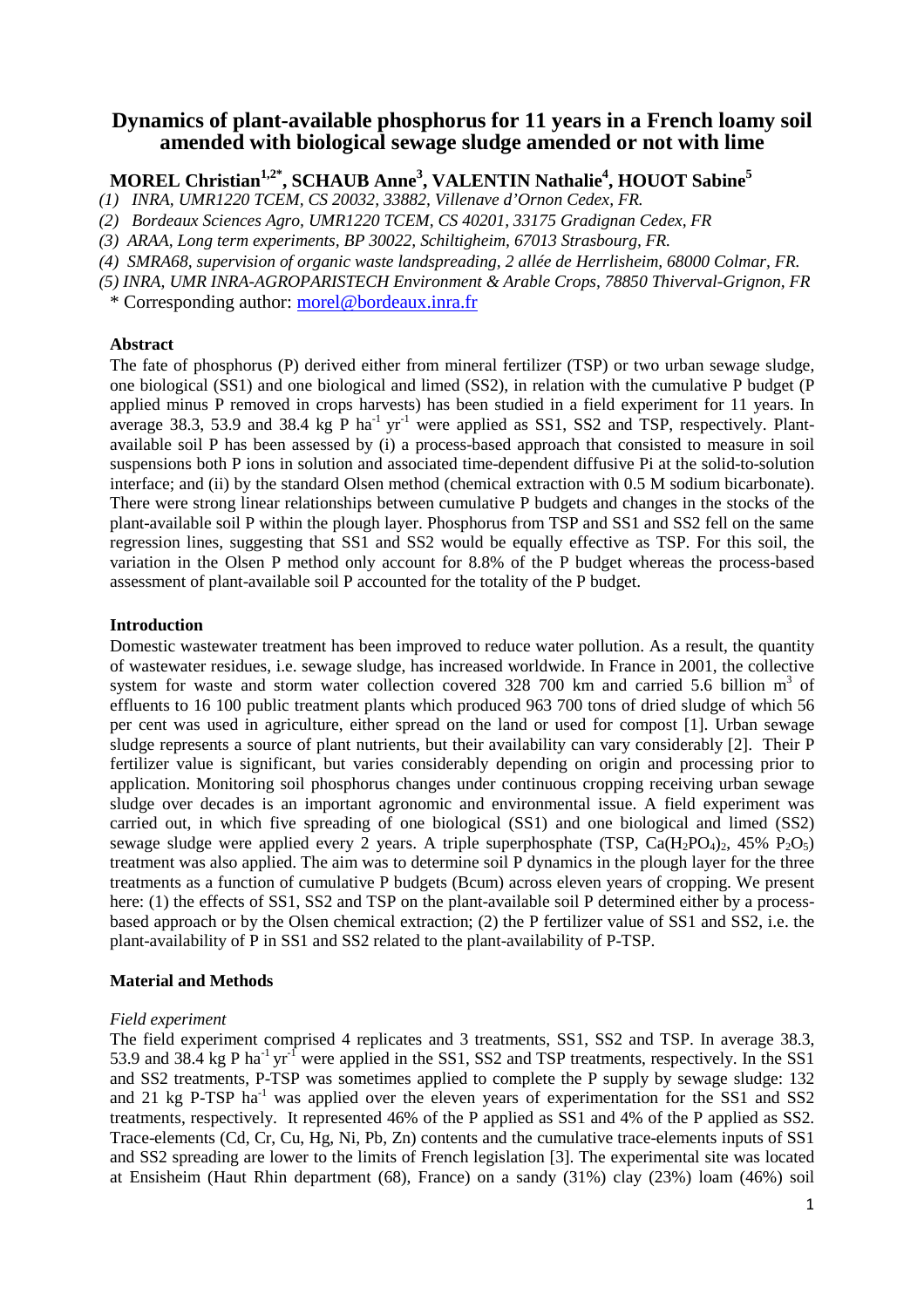(néoluvisol fersiallitique according to the "référentiel pédologique" [4]). The C content was 1.0%, pH was 6.0 and the CEC was 128 meq. kg<sup>-1</sup>. The soil apparent density during the field experiment was 1.6 kg m<sup>3</sup> making 3200 t soil ha<sup>-1</sup>.

| Sewage sludge   | Dry matter | P           |             |                  | pH      | Cа          |
|-----------------|------------|-------------|-------------|------------------|---------|-------------|
|                 | $\%$       | $kg t DM-1$ | $kg t DM-1$ | $kg$ t $DM^{-1}$ |         | $kg t DM-1$ |
| SS <sub>1</sub> | 15.6(0.6)  | 21.7(3.1)   | 66.9 (4.2)  | 7.4 (0.9)        | 7(0.7)  | 31(9)       |
| SS <sub>2</sub> | 32.5(8.2)  | 21.4(5.3)   | 36.4(8.0)   | 2.4(1.0)         | 10(1.8) | 168 (34)    |

**Table 1. Average (and standard deviation) for the five spreading (1995, 1998, 2001, 2003 and 2004) of the main agronomic characteristics of sewage sludge.** 

The crop rotation was a monoculture of irrigated-maize (except wheat in 2005). Grain yields and their P contents were determined every year for all plots. The annual P budget was calculated as the added P to soil minus the P removed in grain yields. Other fluxes that can play a role in P cycling such as atmospheric deposit, leaching, preferential, subsurface and surface flows were neglected. The cumulated P budgets (Bcum) are the sum of annual P budgets with periods of cultivation and fertilization. The 20 cm depth layer of soils was sampled every year from 1995 (before any P application) to 2006 (the end of the field experiment) except in 2005.

# *Plant-available soil P*

We analyzed soil samples for plant-available soil P by two experimental methods:

- A process-based assessment that considers both the amount of phosphate ions (Pi) in solution  $(Q_w)$  and the time-dependent Pi amount  $(P_r)$  bound to the soil solid phase that equilibrates Pi in solution under the effect of a gradient of concentration. Soil analyses were performed in soil suspensions having a volume-to-mass ratio of 10 using a <sup>32</sup>Pi-dilution method at steady-state. Details about this procedure are presented in  $[5, 6]$ . A data set of  $P_r$  values is obtained for a range of soil solution Pi concentration and time which is used to parameterize a mathematical equation which accurately fitted the  $P_r$  values. This equation is then used to calculate by extrapolation the *P*r values after much longer periods, up to one year. For this study, we extrapolate the  $P_r$  values after one year  $(P_r(1yr))$  of equilibration. The plant-available soil P was therefore assessed by the sum of P ions in solution plus diffusive Pi at the solid-tosolution interface for one year  $(Q_w + P_r(1yr))$ .
- Plant-available soil P was also estimated by the common world-wide chemical extraction with sodium bicarbonate 0.5 M at pH=8.5for 30 minutes in 20:1 volume-to mass ratio ( $P_{Olsen}$ ).

The plant-available soil P contents (mg  $kg^{-1}$ ) of the analyzed soil depth were converted to stocks (kg P ha<sup>-1</sup>) considering 3200 t soil ha<sup>-1</sup>. All soil samples were analyzed for  $(Q_w + P_r)$  and  $P_{Olsen}$  (except in 1997 and 2004 for  $P_{Olsen}$ ).

## *Statistical analysis*

The change in the stock of plant-available soil P with Bcum was determined for each individual plot. A linear regression was used to determine the initial stock of plant available soil P, i.e. the y-intercept of the linear regression, and then to calculate the variation between the stock of plant available soil P after a given period of experimentation and the initial stock.

## **Results and discussion**

The average of the main agronomic characteristics of the two urban sewage sludge, one biological sewage sludge (SS1) and one biological and limed sewage sludge (SS2), are in Table 1. Both have a similar P content although SS2 was diluted by adding lime. A total of 13.3 t and 27.3 t DM ha<sup>-1</sup> were applied over the 11 years for SS1 and SS2, respectively. In agreement with the sludge composition (Table 1), the amounts of major nutrient elements provided by the five spreading were  $882 \text{ kg N} \text{ ha}^{-1}$ , 289 kg P ha<sup>-1</sup>, 99 kg K ha<sup>-1</sup>, and 416 kg Ca ha<sup>-1</sup> for SS1, and 960 kg N ha<sup>-1</sup>, 572 kg P ha<sup>-1</sup>, 62 kg K ha<sup>-1</sup>, and  $4738 \text{ kg Ca ha}^{-1}$  for SS2.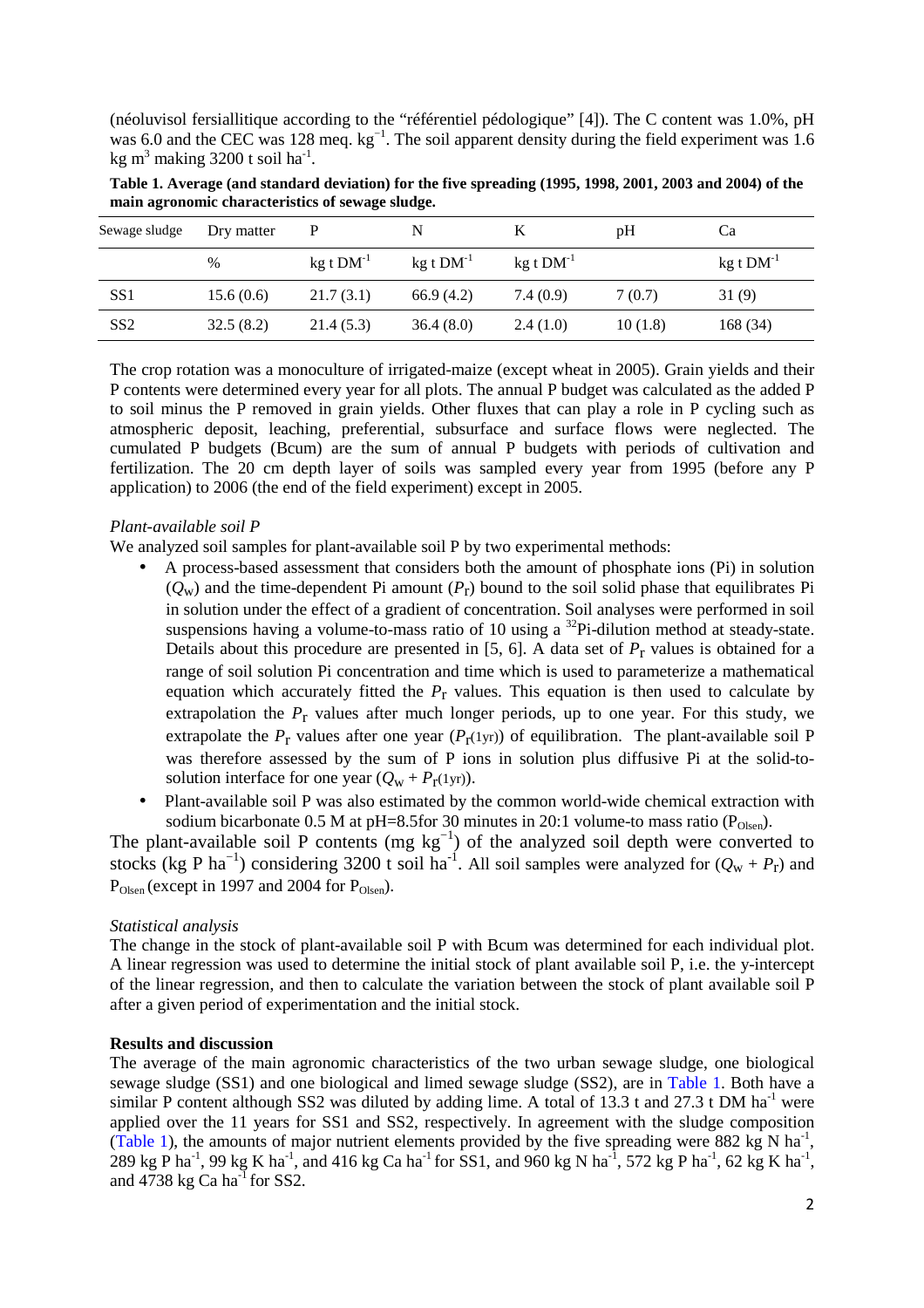A total amount of 421, 593 and 422 kg P ha<sup>-1</sup> (in average, 38.3, 53.9 and 38.4 kg P ha<sup>-1</sup> yr<sup>-1</sup>) were applied in the SS1, SS2 and TSP treatments, respectively. The amount of P annually exported in grains (in average 25.0 kg P ha<sup>-1</sup> yr<sup>-1</sup>) did not vary significantly between treatments. As a consequence, the annual P budget of P applied minus P removed by crop harvests varied significantly between P treatments:  $+13.3$  and  $+13.7$  kg P ha<sup>-1</sup> yr<sup>-1</sup> for the SS1 and TSP treatments, respectively, and  $+28.5$  kg P ha<sup>-1</sup> yr<sup>-1</sup> for the SS2 treatment. The sum of annual P budgets, i.e. the cumulative P budgets (Bcum), were  $+147$ ,  $+313$  and  $+150$  kg P ha<sup>-1</sup> for the SS1, SS2 and TSP treatments, respectively, at the end of the experiment in 2006 (Figure 1). This range is similar and representative to those reported in many publications [4, 6]. The Bcum values and the change in the stocks of  $(Q_w + P_r)$  and  $P_{Olsen}$  were significantly influenced by cropping periods and applied P.

The central objective of this study was to ascertain whether the soil test P change with P budgets was invariant or not following different forms of P application either as mineral fertilizer, TSP, or urban sewage sludge, SS1and SS2. For each soil P test, all means fell on the same regression line for all periods of cropping and fertilization periods indicating that the P transformation rates were similar for all treatments and only depended on applied P.



**Figure 1. Changes in the stocks of Pi in solution plus diffusive Pi for 1 year**  $(Q_w + P_r(1yr))$  **(left) and changes** in the stock of  $P_{Olsen}$  (right) within the 0-20 cm soil layer in relation with the cumulative P budgets (P **applied minus P offtake) for the different P treatments from 1995 to 2006. Each symbol is the mean of the four blocks. Full lines are linear regressions. Dotted lines are confidence interval at 95%.** 

#### *Plant-available soil P appreciated by Olsen' chemical extraction*

The changes in stocks of  $P_{Olsen}$  as a function of Bcum values were described the following linear regression (Figure 1 right):

y= $0.088(\pm 0.017)$ x, r<sup>2</sup>= $0.50$  for 27 obs.

As reported in many non-carbonaceous soils, P<sub>Olsen</sub> stocks often changes in direct proportion to the positive and negative P budget but only accounted for a low percentage. For this specific soil, a surplus of +100 kg P ha<sup>-1</sup> would change  $P_{Olsen}$  stocks by 8.8 kg P ha<sup>-1</sup>. This value is consistent with many published values [3, 6]. The influence of soil properties, such as sorption-desorption of P ions at the solid-to-solution interface partly explains the range of variation encountered in long-term field experiments [6]. This might suggest that P available for plant uptake is being replenished by P from other soil sources not measured by Olsen's method. Olsen's extraction, but also more generally chemical extractions, fails to predict P availability as these methods do not provide reliable quantitative information on the P replenishing ability of soils. It raises the fundamental question of the relevance of chemical extractions to correctly assess plant-available soil P. It is well known that chemical extractions have scientific limitations because they are operationally defined; they extract unidentified P forms of soils. In addition, redistribution of P occurs between liquid and solid phases of